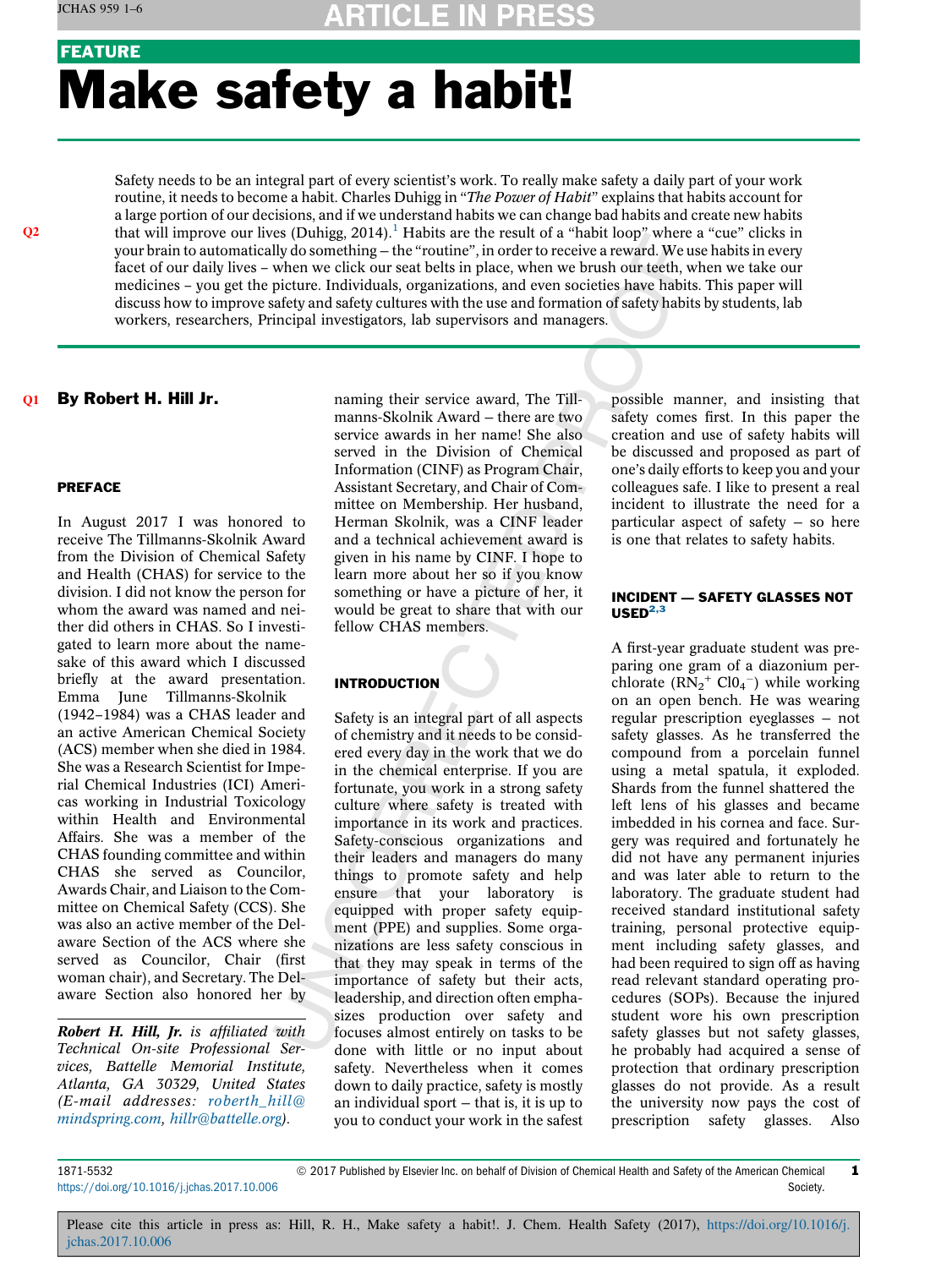### TICLE IN

noteworthy was the work was carried out on an open bench, seemingly without a safety shield. The SOP called for work with potentially explosive compounds (PECs) to be done in a hood and recommended a safety shield. The report $3$  focused on what went right, what should have been done, the direct cause, corrective actions taken, and measures to prevent other incidents like this one. Underlying causes were not addressed, but an interview with the Principal Investigator (PI), under whom the student worked, suggests that this was a systemic failure, and significant efforts subsequently went into improving safety efforts in this and other laboratories.<sup>2</sup> The PI, Professor Dean Toste, was quoted — "It's not to the student's benefit if we restrict hypothesis- and curiosity-driven research. But we have to change the culture so that it's second nature to always put on safety glasses and other PPE and to check the SOP." The PI seemed to be saying that we need to make safety a habit! In the remaining part of this paper, we will discuss habits, how they are formed, and how we might use habits to make safety "second nature", especially in laboratory-based work, including Q3 research.

#### THE HABIT LOOP

In his amazing book, The Power of Habit, Charles Duhigg presents an interesting and useful guide to understanding habits and how they might be influenced or created.<sup>1</sup> He defines habits as deliberate choices that we make at some point but then we stop thinking about them and continue to do these automatically on a daily or more often basis. Thus brushing your teeth, combing your hair, driving your car, making coffee, or other routines are done without thinking because they have become habits. Researchers showed that more than 40% of our actions are not really decisions but habits.<sup>4</sup> Habits depend upon "The Habit Loop" (Figure 1) that includes (1) a cue; (2) a routine; and  $(3)$  a reward. A habit is elicited by a trigger or "a cue" which tells the brain to go into automatic mode. A cue could be visual, thought sequences, or an emotion — something like a particular time of day, or when you climb into your car, or when you get in front of the mirror in your own bathroom first thing in the morning. The routine could be simple or complex — putting toothpaste on your toothbrush, brushing your teeth, and rinsing. Going to your car will be more complex — getting in, adjusting things like the seat or mirrors, starting the car, getting out of your parking place, looking on the road for the correct lane, observing traffic signals, and watching out for other drivers and pedestrians. The rewards can be physical or emotional stimulations — "clean teeth" and "getting safely to your destination".

Your brain does a lot of work so it uses habits because it wants to reduce some of its efforts. It seeks to make any routine into a habit! You might think of habits as "brain" shortcuts to ease its burdens. But here is the rub, the habit can be good or bad, the brain does not judge this — it only wants to reduce its thinking efforts. You can also create new habits by finding the right cue and routine that brings the desired reward. The more you do a routine the stronger

the habit. It turns out that habits never go away, but they can be changed or modified by changing the routine. But be warned, some habits are really tough to change. You really have to work at it  $-$  think about all those smokers who have tried to stop smoking or those overweight people who have earnestly tried to lose weight. Now you have a little information about habits (to learn more read Charles Duhigg's book<sup>1</sup>), let's think about how we can use habits to make us and others safer in the world of the chemistry laboratory.

#### DEVELOPING YOUR OWN SAFETY HABITS

In teaching labs, students learn safety habits because there are strict rules that must be followed. The "cue" is entry into and start of the lab. The "routines" involve actions such as always wearing safety goggles, closedtoed shoes, no shorts or short skirts, no bare mid-drifts, long hair tied up, etc. The "rewards" are: you are allowed to work in the lab; you are allowed to complete a lab exercise and get a grade; and you are not injured. Not following these rules will likely eliminate the "rewards", so students really want to do these things. Furthermore these "habits" if repeated over and over again can become safety behaviors.

The downside of "rules" is that some people do not like to follow them, especially when no one is watching. So it is important that as we set rules that we explain "why" we have those rules. In future advanced laboratory work, students become more independent, and when conducting advanced



Figure 1. The habit loop.

2 Journal of Chemical Health & Safety, May/June 2017

Please cite this article in press as: Hill, R. H., Make safety a habit!. J. Chem. Health Safety (2017), [https://doi.org/10.1016/j.](https://doi.org/10.1016/j.jchas.2017.10.006) [jchas.2017.10.006](https://doi.org/10.1016/j.jchas.2017.10.006)